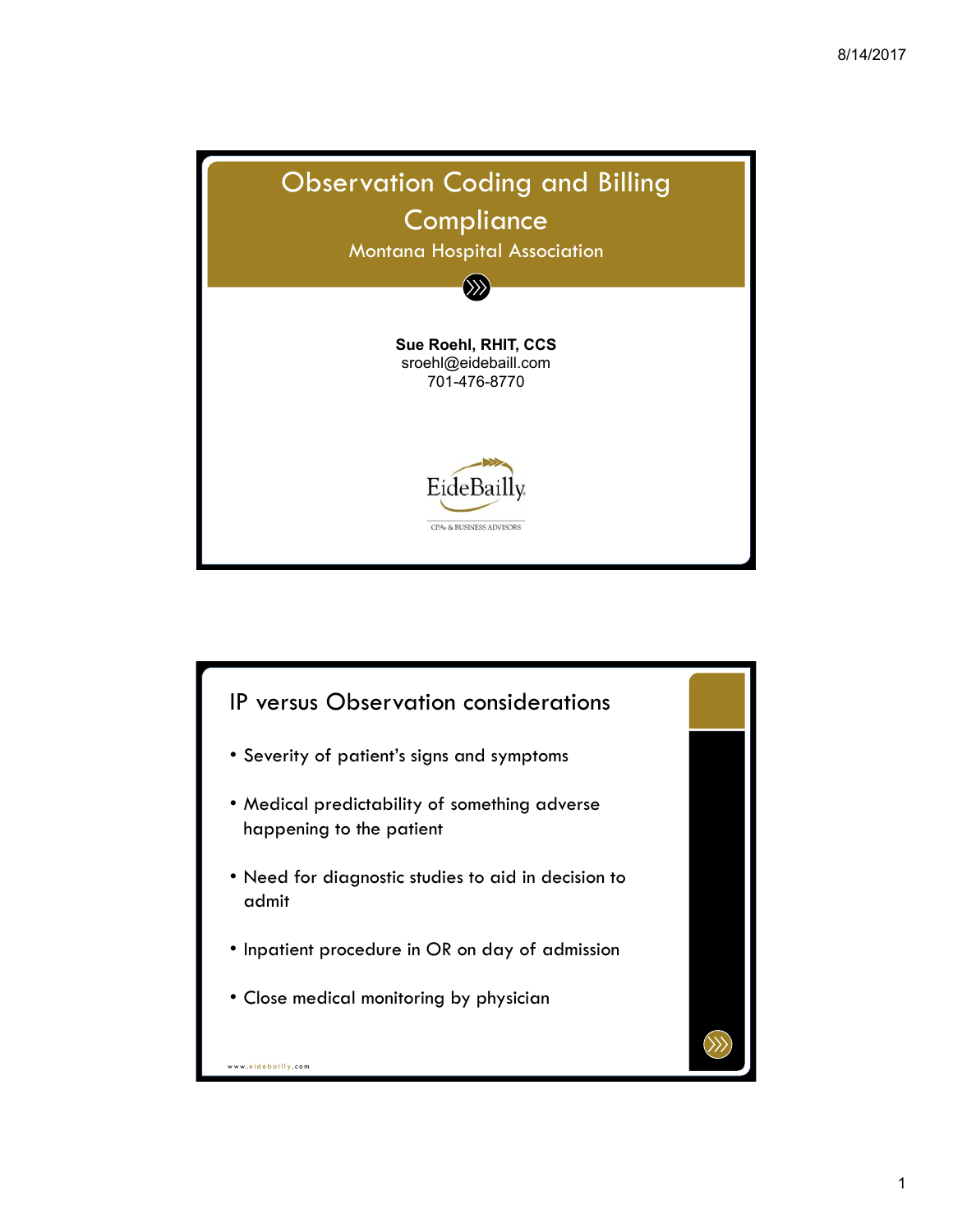# IP versus Observation Factor examples: • Major Surgical Wound and/or Trauma Care documented each shift for surgical, gunshot, stab wound, or severe decubitus. (Inpatient) • Acute exacerbation of COPD with plan for 48 hours of IV steroids. (Inpatient) • The use of an ICU bed does not, in of itself, does not necessarily support two nights of IP care. • Chest pain, rule out MI. If and when MI is confirmed, and in house treatment is planned – IP would likely be appropriate. Chest pain patients are frequently discharged within 24 hours. (Observation)

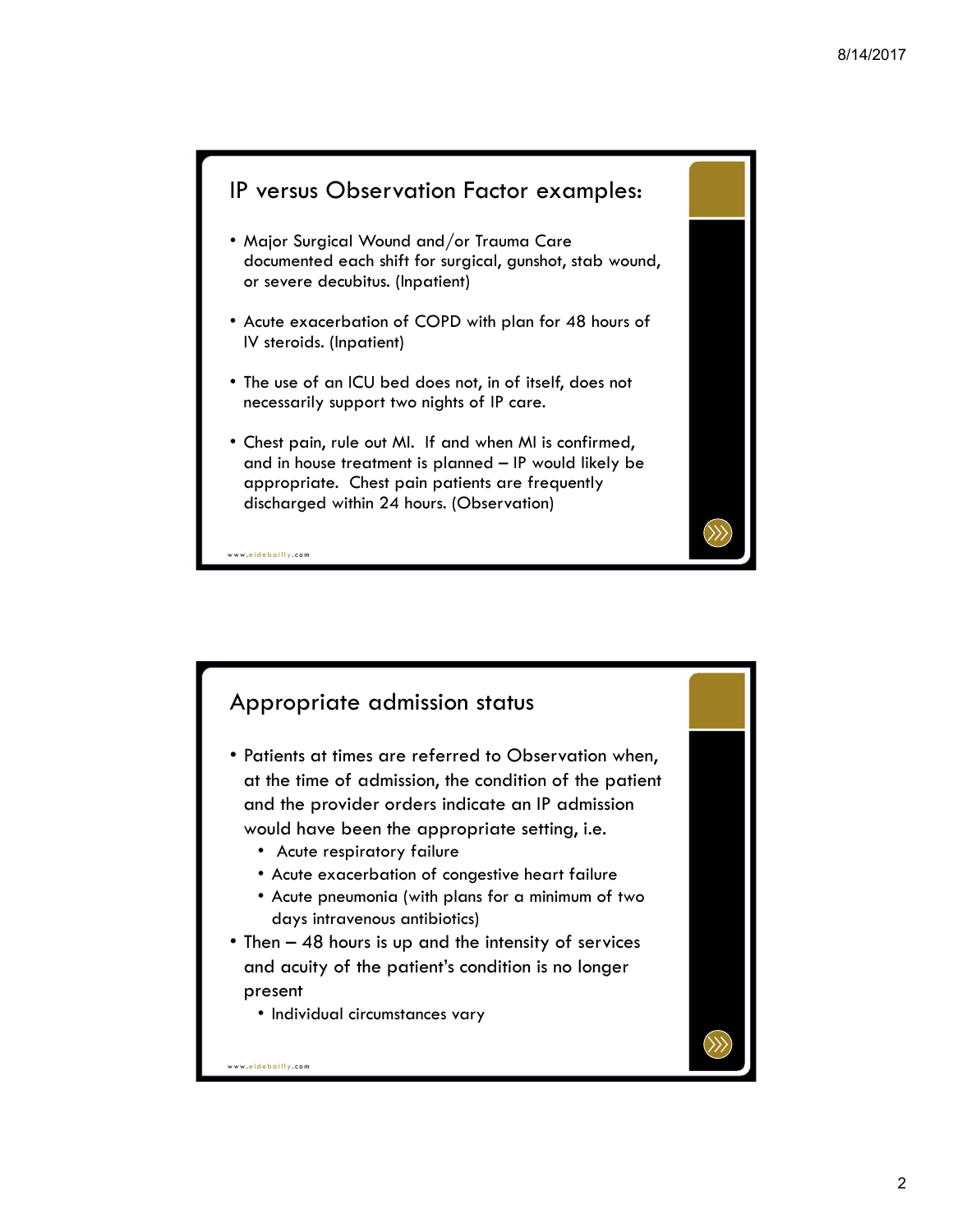



- Hospital treatment decisions for beneficiaries are based on the medical judgment of physicians and other qualified practitioners.
- Per the Two-Midnight presumption, Medicare contractors will presume hospital stays spanning two or more midnights after the beneficiary is formally admitted as an inpatient are reasonable and necessary for Part A payment. If a stay is not reasonably expected to span two or more midnights, Medicare contractors will assess the claim to determine if an exception exists that would nonetheless make Part A payment appropriate.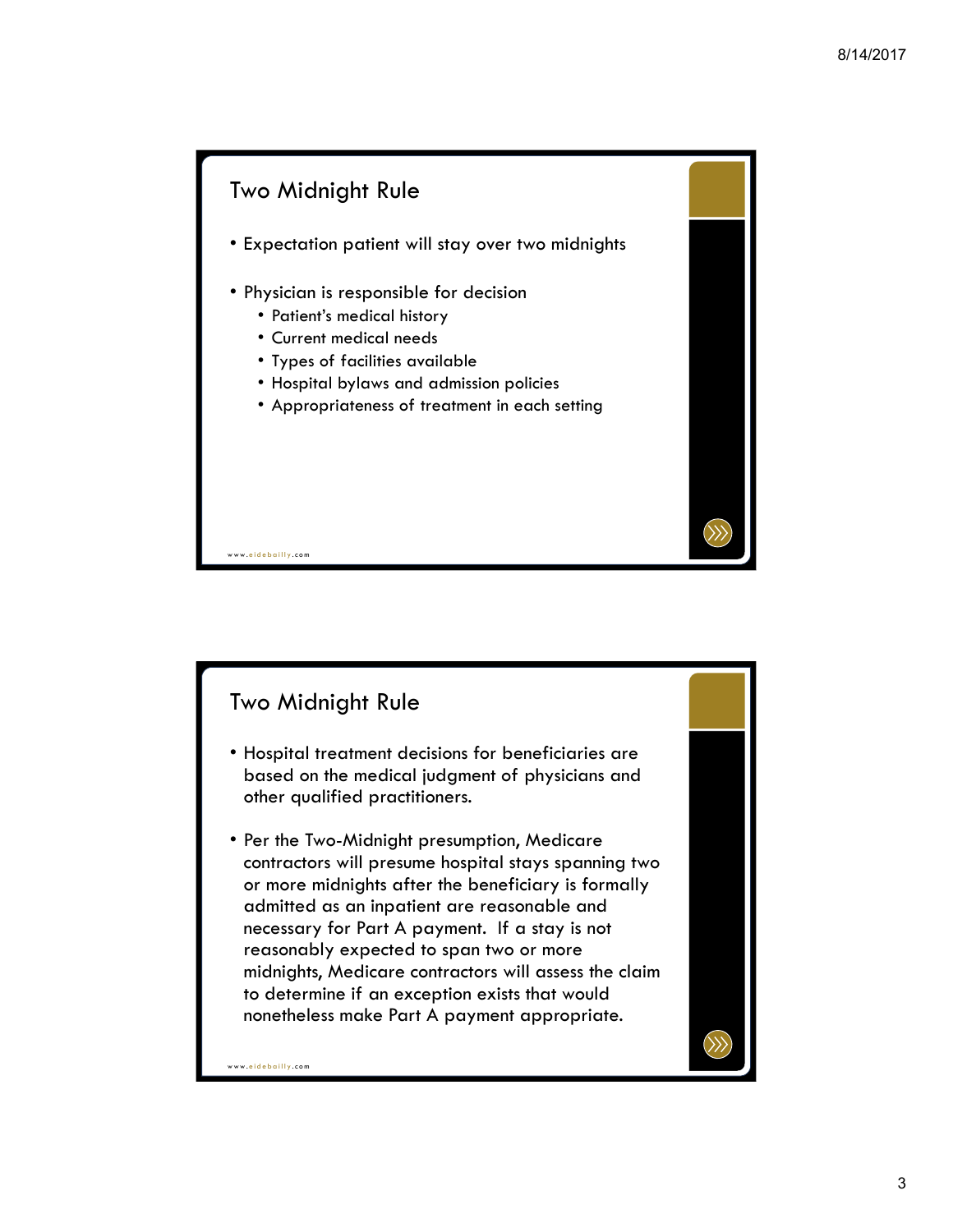#### Two Midnight Rule Certification

- Physician certification is required for ALL Medicare inpatient admissions.
- Begins with the order to admit.
- Certification statement may be entered on forms, notes, or records that the physician signs, or on a special separate form.
- Statement must be signed and documented in the medical record prior to hospital discharge.
- Verbiage: (1) the reason for the inpatient treatment or diagnostic study; (2) "special or unusual services" the patient will receive; (3) the estimated time the patient will stay in the hospital; and (4) plans for post-hospital care.

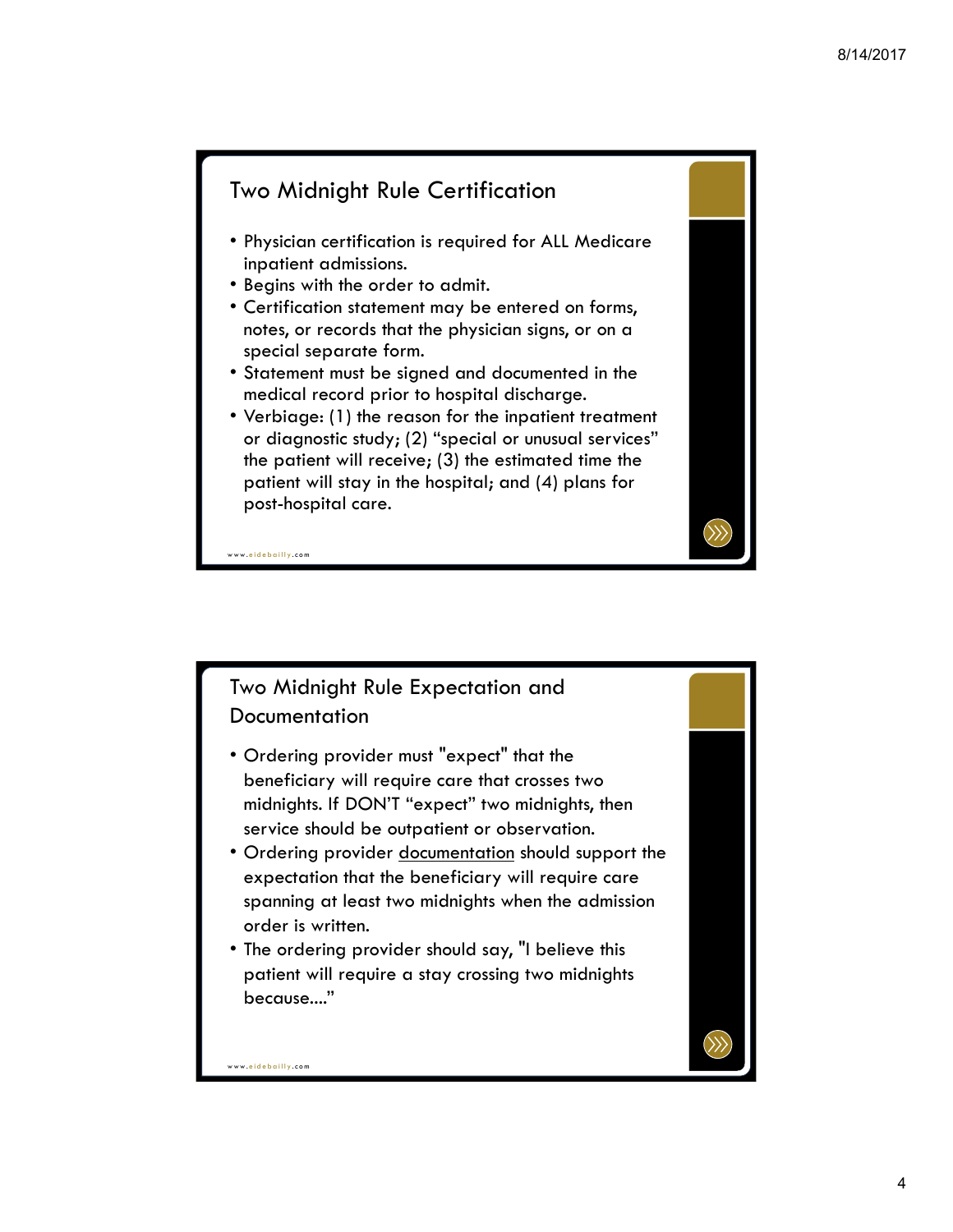#### Observation Documentation

- Provider documentation should provide justification to support the medical necessity of the admission – and should continue throughout the stay
- Observation is an hourly charge
	- Nursing and ancillary documentation must support the reason for continued Observation services
	- CMS is not specific on nursing documentation requirements
	- Free text is a necessity
		- Template documentation is not patient specific

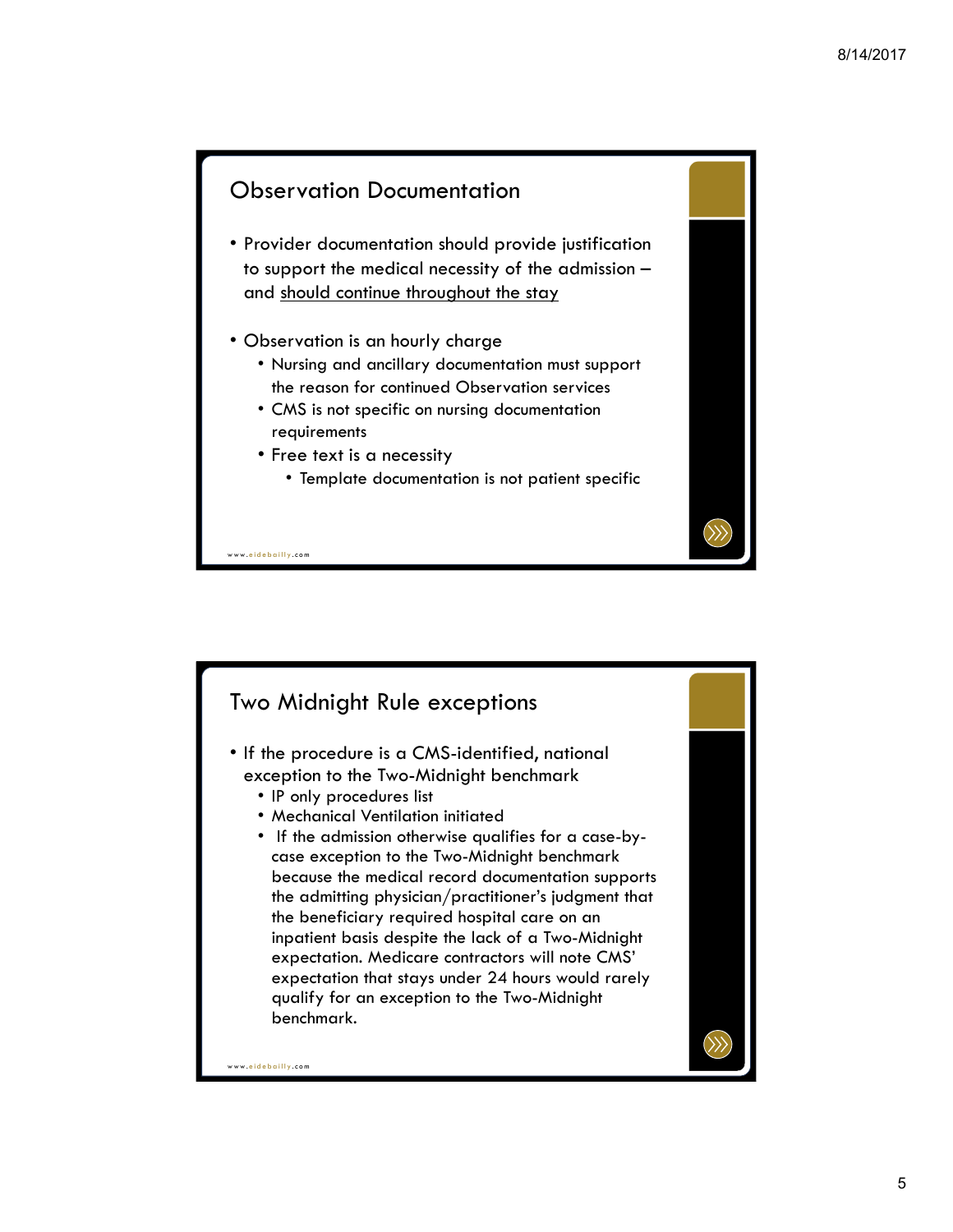# Two Midnight Rule exceptions • Discharge Summary Documentation: • If patient leaves prior to anticipated 2 midnight stay, must explain that the patient recovered quicker than expected, or document the other reason for shortened admission: • Unexpected Recovery Unexpected death • Unexpected transfer AMA departure Unexpected hospice

### **Considerations**

- Noridian ACT Questions and Answers April 21, 2016.
- Q1. If it were approaching the two midnights, would it be appropriate to admit a patient to inpatient for comfort care?
- A1. Each comfort case is unique and it would depend on the condition of the patient, the expectation of a reasonable 2-midnight stay and the documentation must support medical necessity.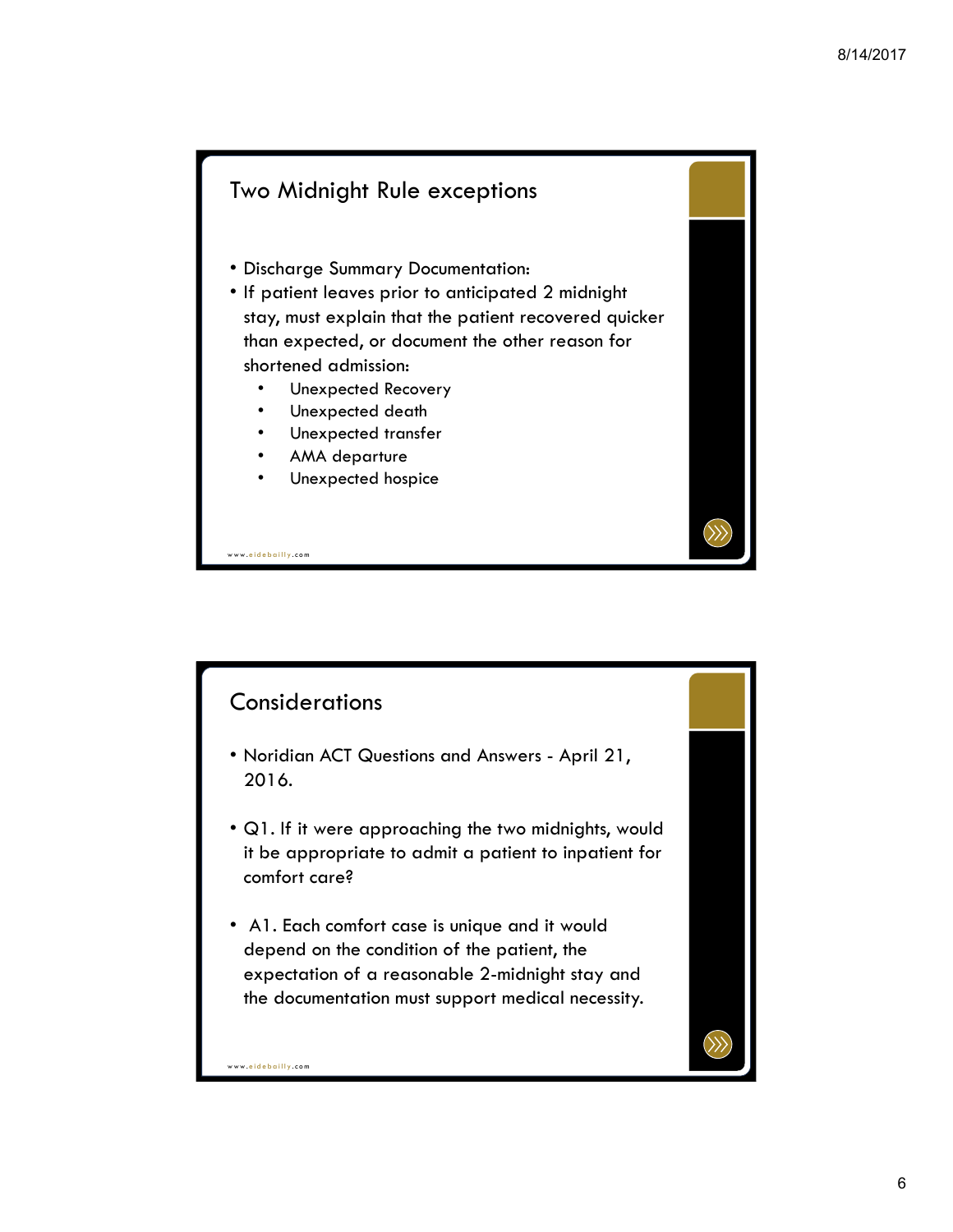### **Considerations**

• **Q1. Clarify if or when the time prior to the inpatient order can be counted towards the 2- Midnight stay? Does the clock begin only once the inpatient order has been written?** A1. Time the beneficiary spent receiving outpatient services including services such as observation, treatment in the emergency department and procedures provided in the operating room or other treatment area are considered for purposes of determining whether the 2-midnight benchmark was met; however, the patient will not be considered an inpatient until formally admitted as an inpatient pursuant to the physician order. (Noridian)

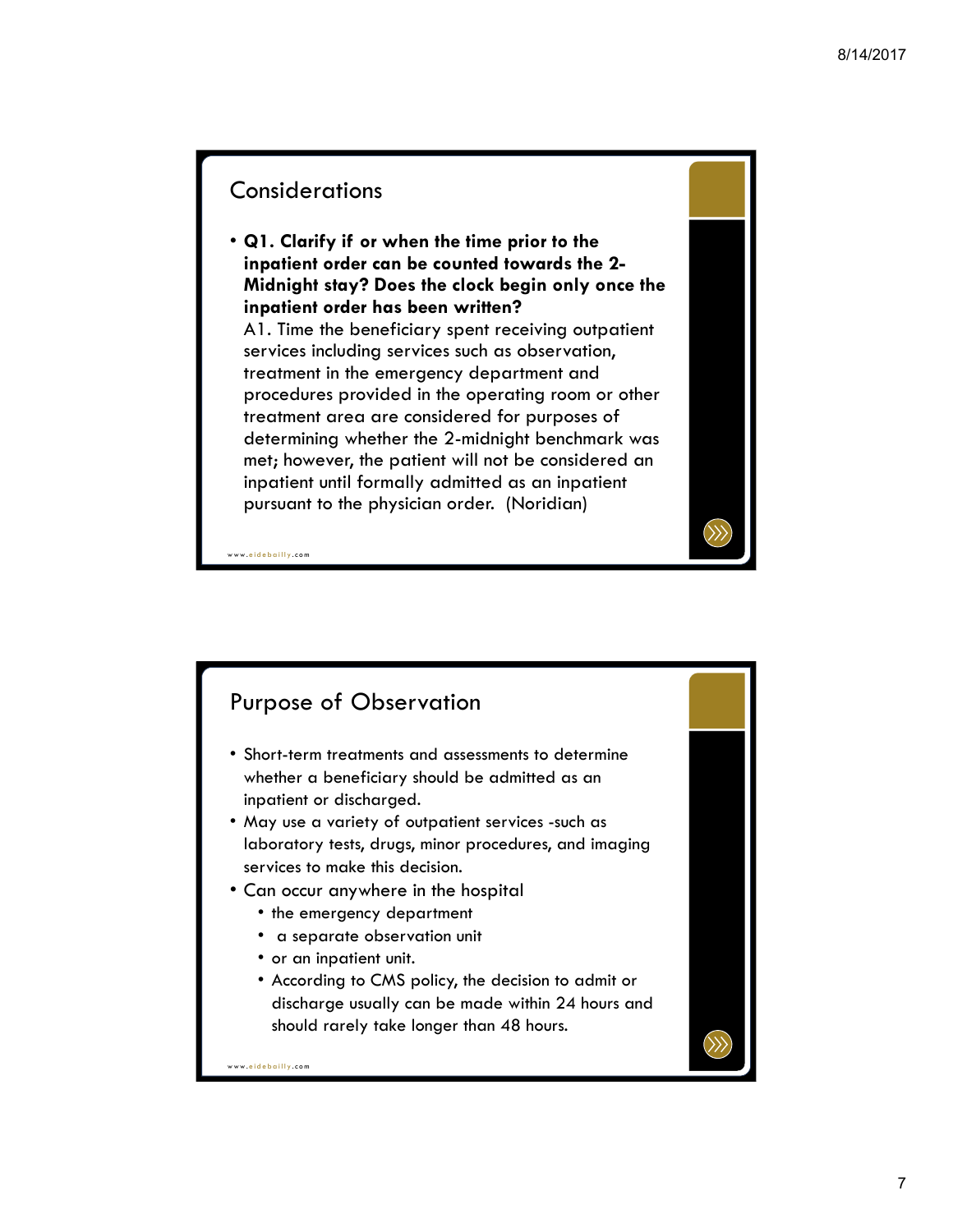

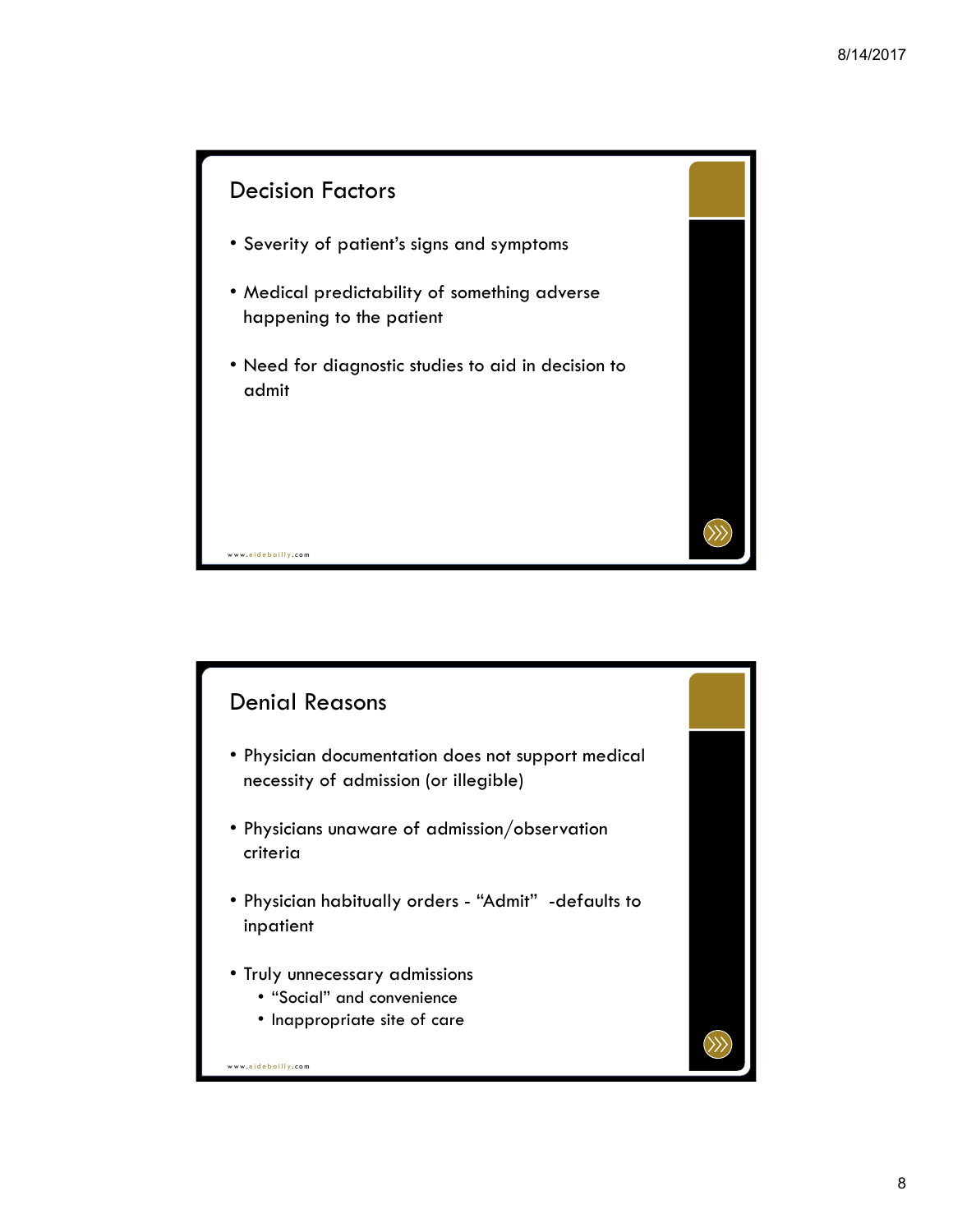#### Let's start at the beginning

- Order to refer to Observation
	- States "observation"
	- Dated
	- Timed
	- Signed
- $\cdot$  CMS Q&A
	- Q. *If the physician's order was not clear as to inpatient admission vs observation status, what kind of claim should the hospital submit after discharge?*
	- A. *The hospital cannot bill outpatient observation without a clear order. If the order is not clear, the hospital must bill the stay as an inpatient admission.*

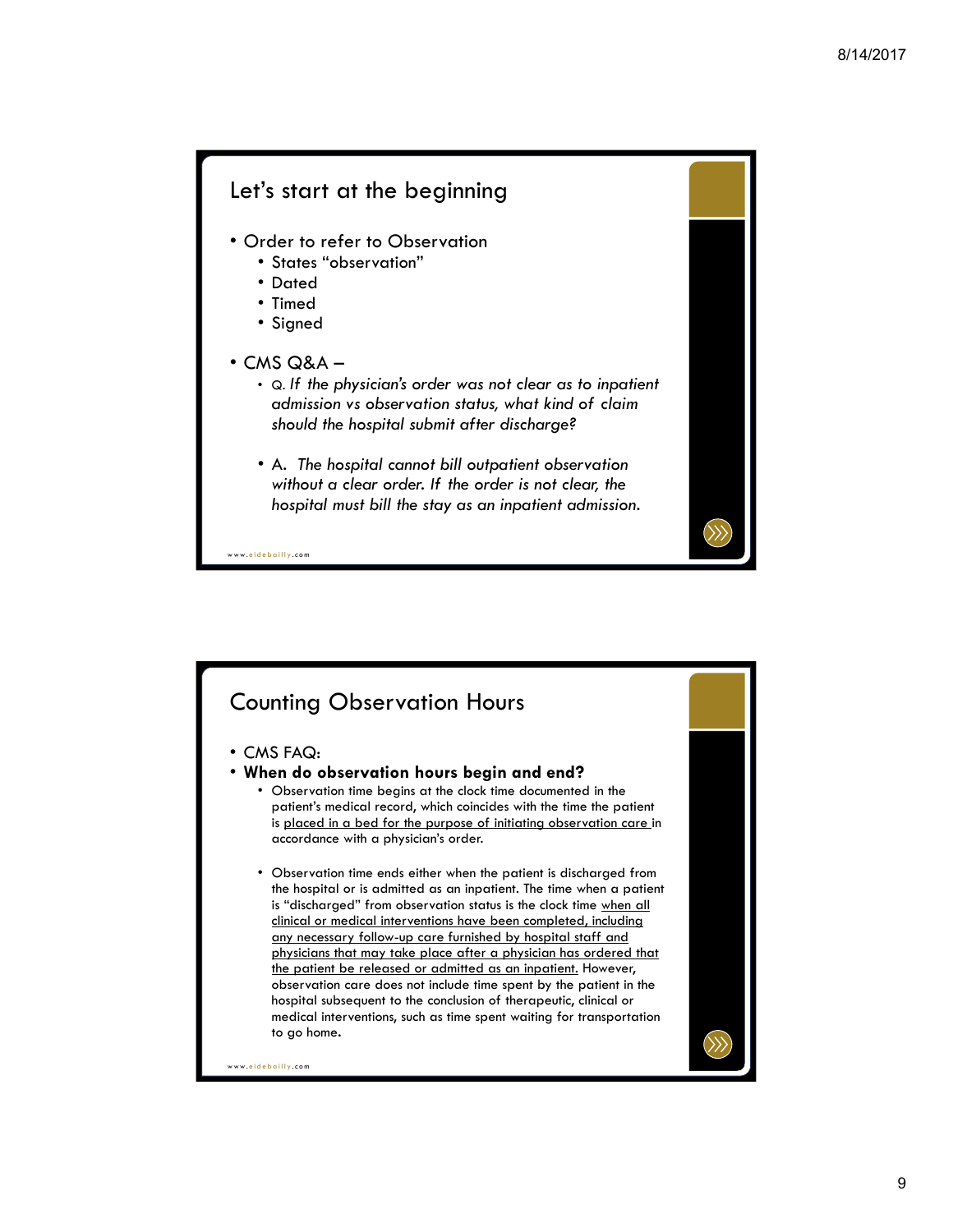

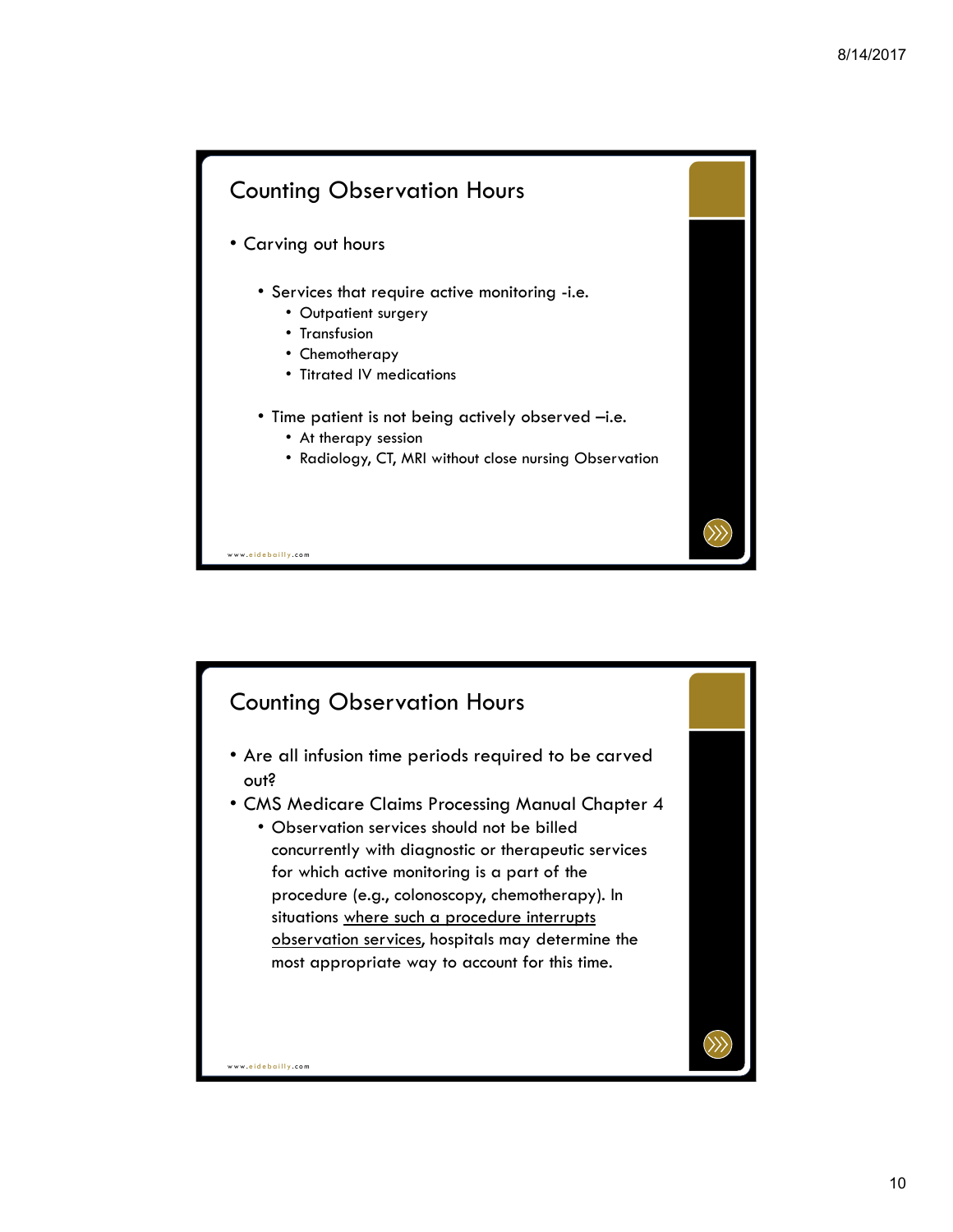#### Counting Observation Hours

• For example, a hospital may record for each period of observation services the beginning and ending times during the hospital outpatient encounter and add the length of time for the periods of observation services together to reach the total number of units reported on the claim for the hourly observation services HCPCS code G0378 (Hospital observation service, per hour). A hospital may also deduct the average length of time of the interrupting procedure, from the total duration of time that the patient receives observation services.



www. eidebailly .com

## Carving out infusions

#### *CMS FAQ: 9974*

*The hospital must determine if active monitoring is a part of all or a portion of the time for the particular drug administration services. Whether active monitoring is part of the drug administration service may depend on the type of drug administration service furnished, the specific drug administered or the needs of the patient. For example, a complex drug infusion titration to achieve a specified therapeutic response that is reported with HCPCS codes for a therapeutic infusion may require constant active monitoring by hospital staff.*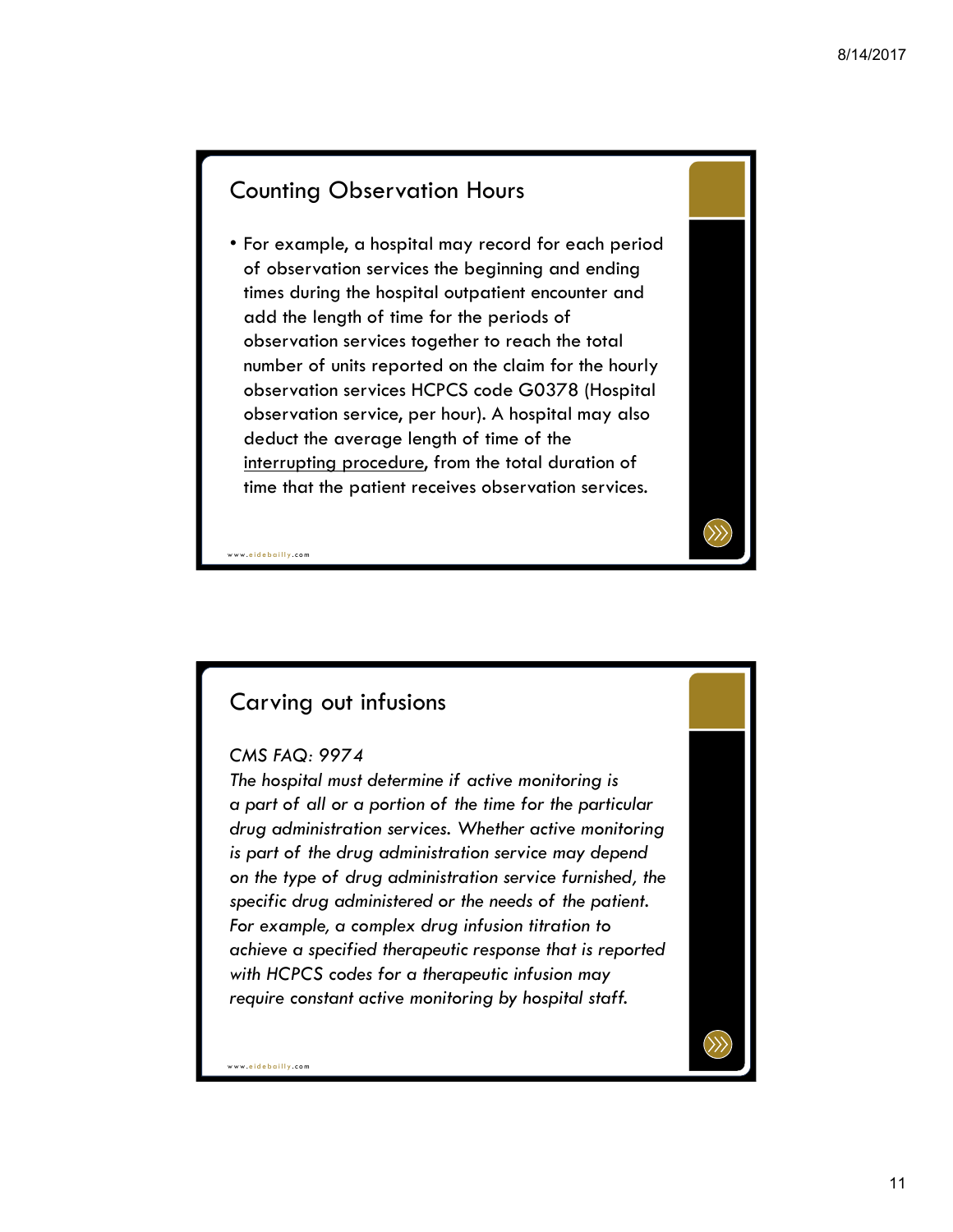#### Carving out infusions

*On the other hand, the routine infusion of an antibiotic, which may be reported with the same HCPCS codes for a therapeutic infusion, may not require significant active monitoring. For concerns about specific clinical situations, hospitals should check with their Medicare contractors for further information.*

*FYI – this FAQ has been archived*

In most cases, hydration would probably not meet the definition of a drug that requires active monitoring, and therefore would not be carved out of the observation.

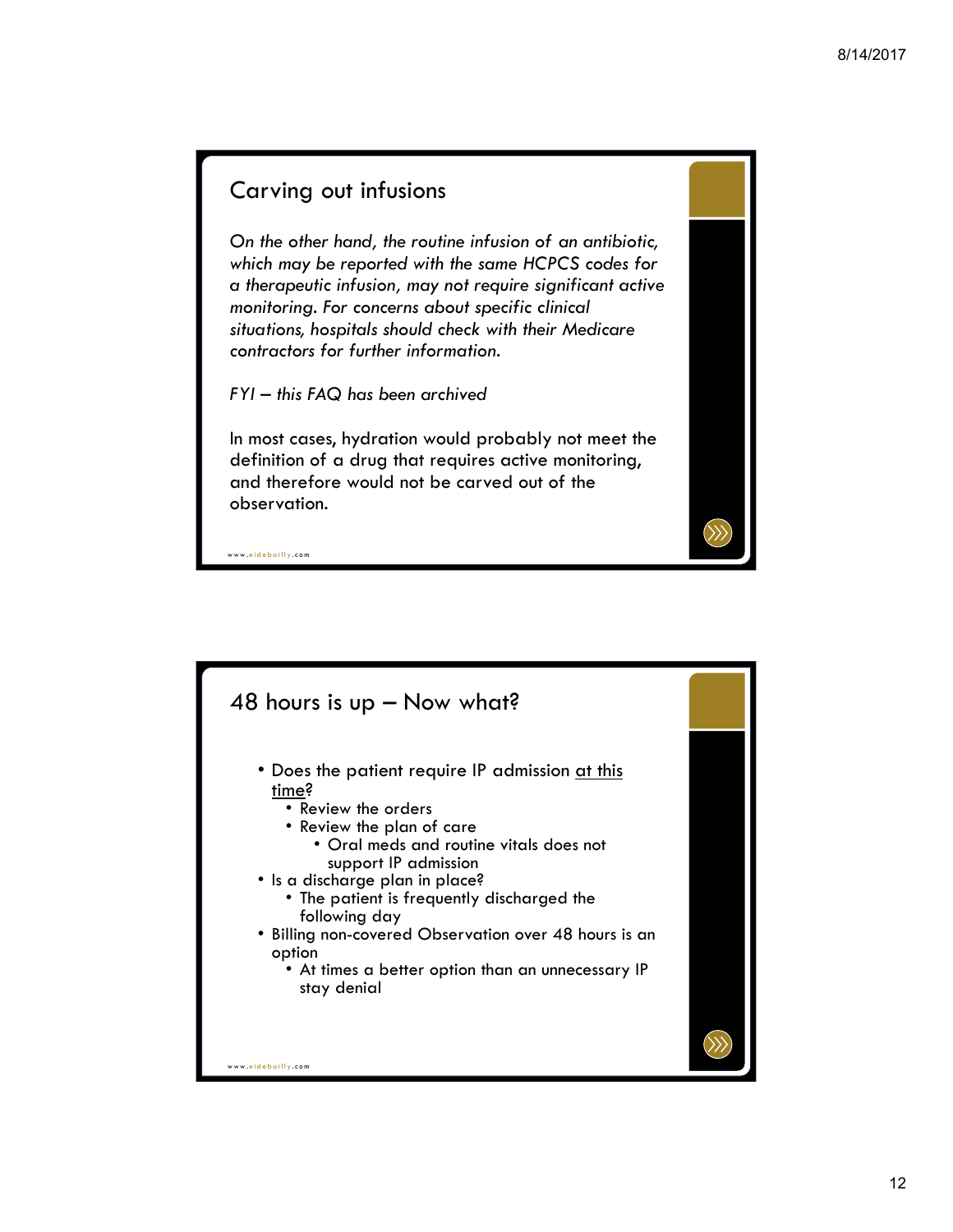

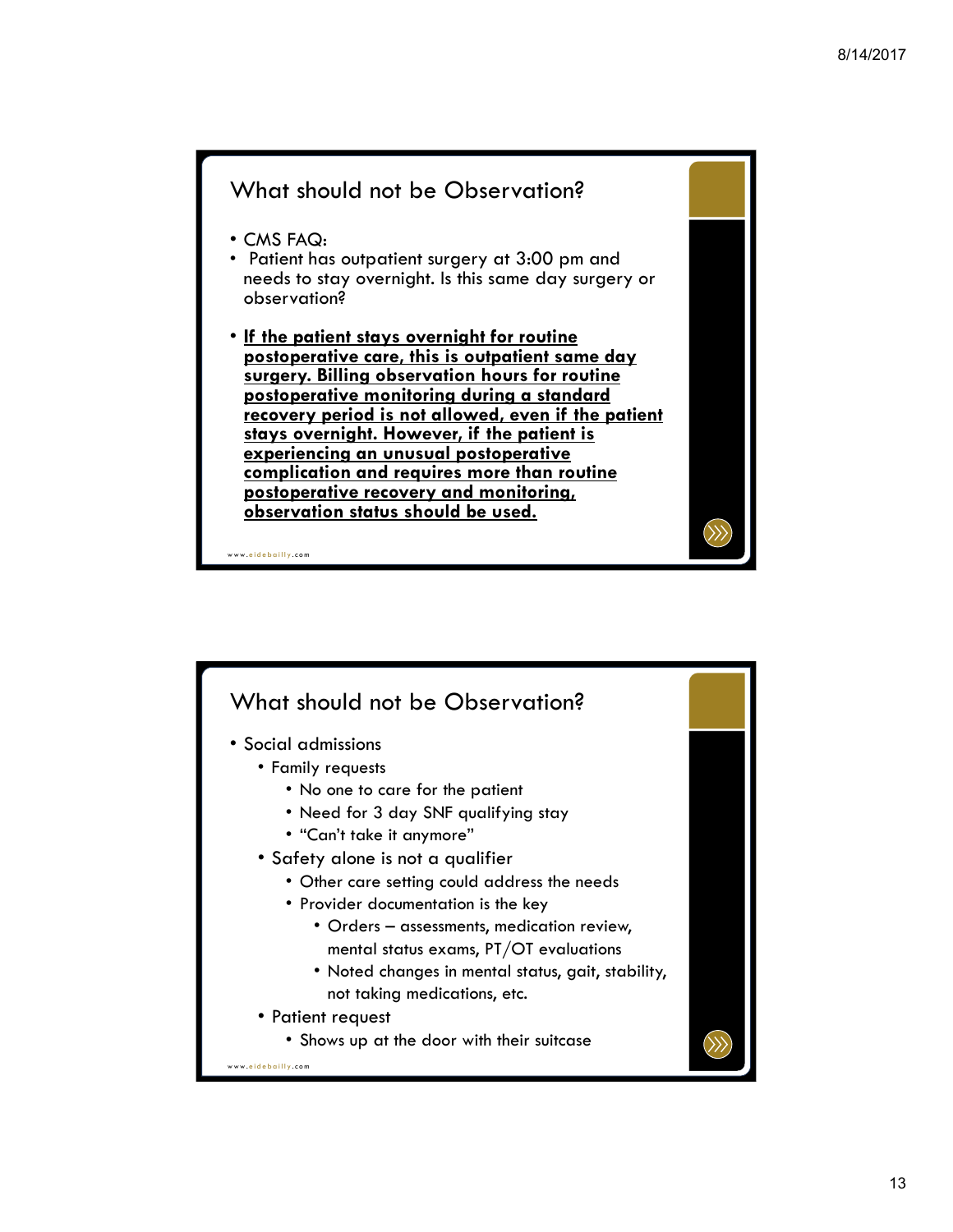# Retrospective orders • Change in IP status to Observation status only: • While the patient is still a patient • Condition Code 44 process is followed • Requires involvement of the Utilization Review **Committee** • The status of the patient cannot otherwise be changed retrospectively, i.e. • Provider cannot write an order on the second day "make IP (or Observation) from admission" • Provider cannot write a late entry order during the admission to change level of care • Provider cannot write a late entry order following discharge to change level of care

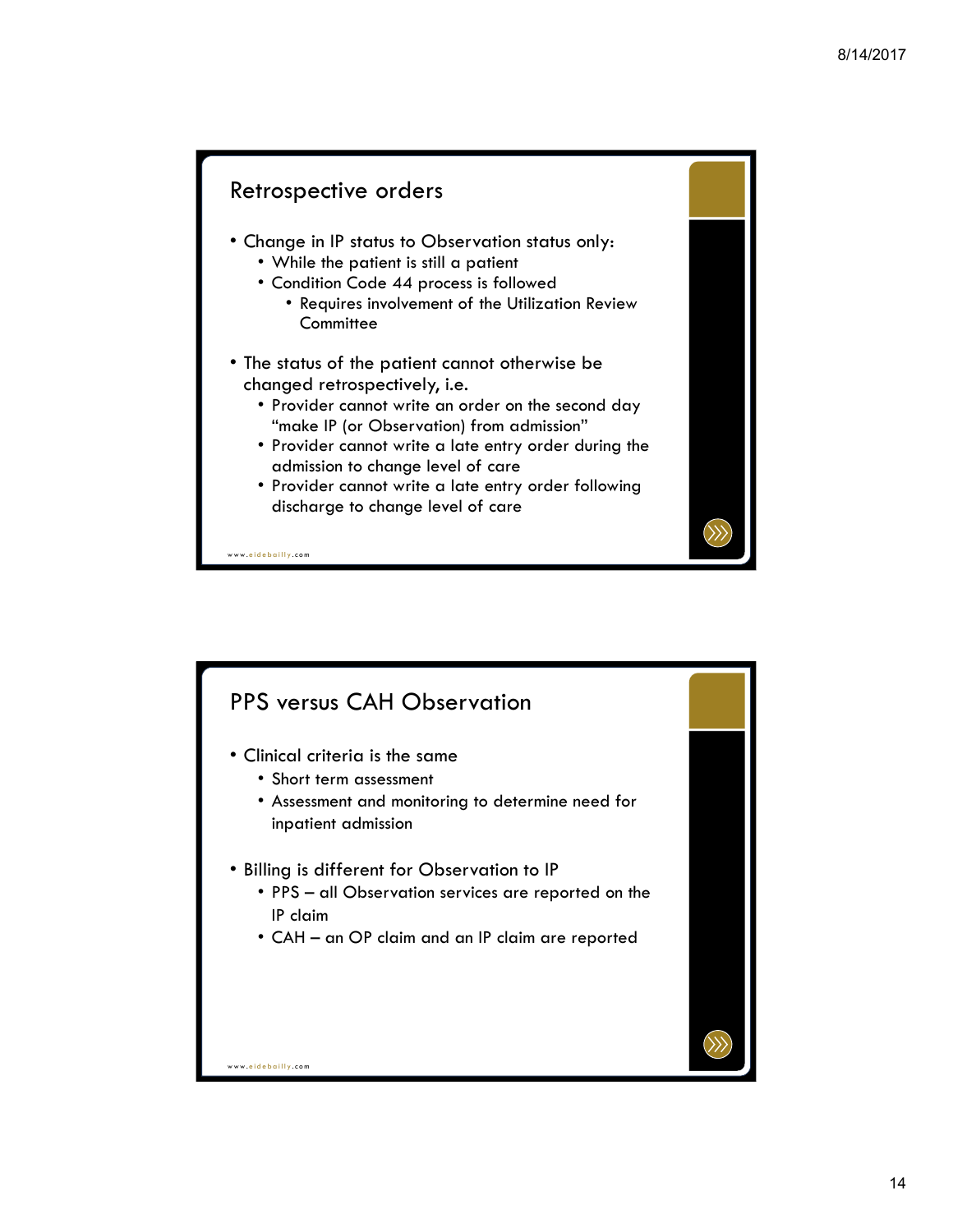

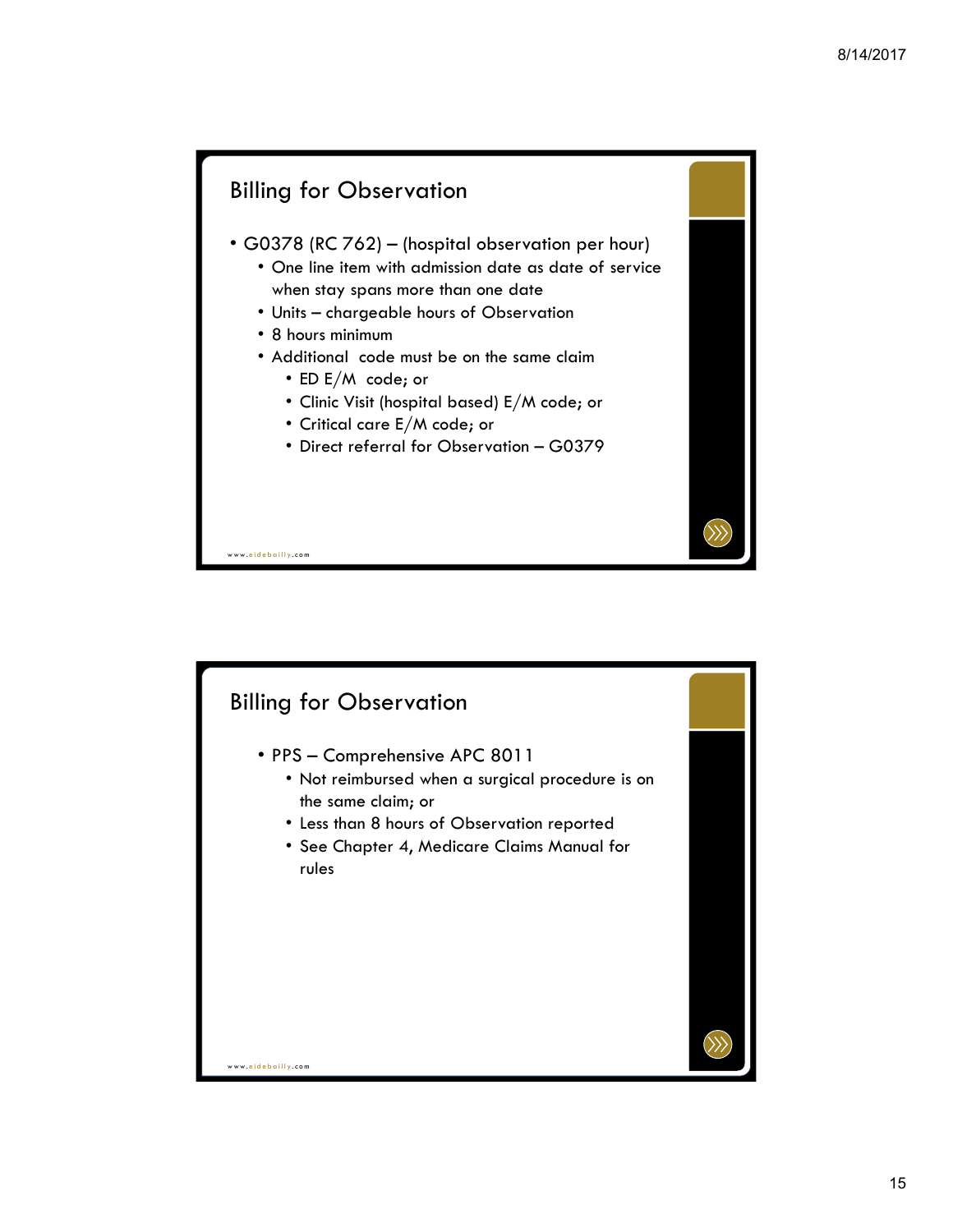# MOON notice

- *On August 6, 2015, Congress enacted the Notice of Observation Treatment and Implication for Care Eligibility Act (NOTICE Act) Public Law 114-42. The NOTICE Act requires hospitals and CAHs to provide written and oral explanation of such written notification to individuals who receive observation services as outpatients for more than 24 hours.* 
	- *effective October 1, 2016.*
	- https://www.cms.gov/Medicare/Medicare-General-Information/BNI/

## MOON notice

www. eidebailly .com

• *The MOON must be delivered to beneficiaries in Original Medicare and Medicare Advantage enrollees who receive observation services as outpatients for more than 24 hours. The hospital or CAH must provide the MOON no later than 36 hours after observation services as an outpatient begin. This also includes beneficiaries in the following circumstances:* 

• *Beneficiaries who do not have Part B coverage (as noted on the MOON, observation stays are covered under Medicare Part B).* 

• *Beneficiaries who are subsequently admitted as an inpatient prior to the required delivery of the MOON.* 

• *Beneficiaries for whom Medicare is either the primary or secondary payer.*